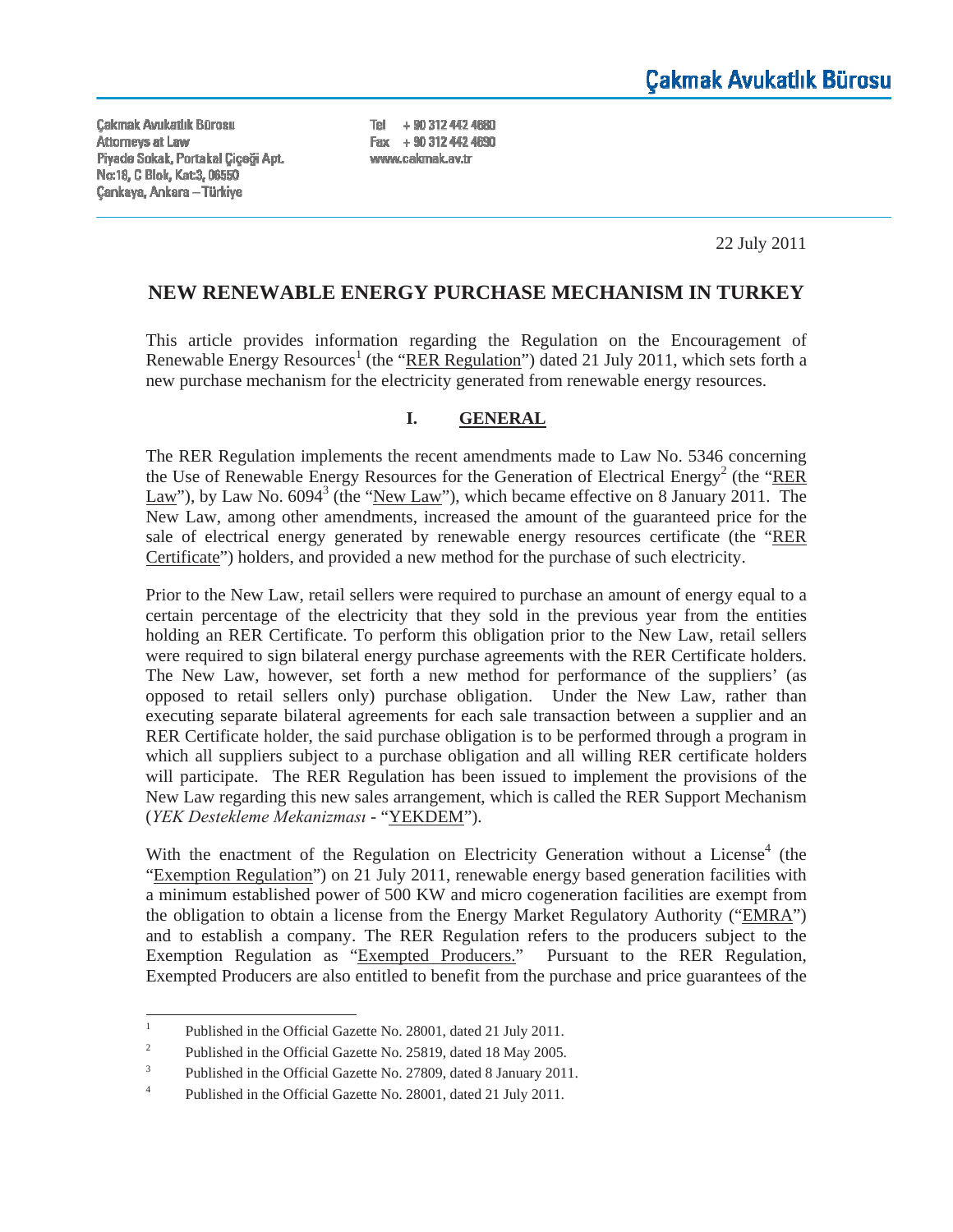RER Law. However, unlike the RER Certificate holders, Exempted Producers participate in YEKDEM through retail sale companies, which are required to purchase the electricity generated by such producers.

# **II. FUNCTIONING PRINCIPLES AND PROCEDURES OF YEKDEM**

## **A. Participation of the RER Certificate Holders under YEKDEM**

RER Certificate holders are entitled to participate in YEKDEM on a yearly basis for the first 10 years of operation provided that their power plants are commissioned on or before 31 December 2015.

RER Certificate holders are eligible to participate in this program on an annual basis; *i.e.*, once they participate they cannot terminate their participation during that year and the decision to participate in the program is allowed only at the beginning of each calendar year. However, RER Certificate holders are not required to participate in the program. Those who do not wish to participate in YEKDEM may sell electricity in the free market and may sign bilateral energy sale agreements. In such cases, however, they would not be entitled to benefit from the purchase and price guarantee incentives of the RER Law. Unlike the RER Certificate holders, Exempted Producers do not have the option to sign bilateral energy sale agreements rather than participating in YEKDEM.

RER Certificate holders that wish to participate in YEKDEM must apply to EMRA by 31 October each year (for participation in YEKDEM for the following year). However, RER Certificate holders that wish to participate in YEKDEM for the year 2011 must apply to EMRA by 21 August 2011. YEKDEM is expected to become operational as from 1 December 2011. The retail companies subject to the obligation to purchase electricity from the Exempted Producers must apply to EMRA by 31 October each year for the participation in YEKDEM for the following year.

EMRA shall evaluate the applications and prepare a preliminary list of YEKDEM participants by 10 November each year. Said preliminary list will be published on EMRA's website, and the interested parties may object to the list until 15 November. The received objections shall be evaluated by EMRA and shall be concluded by 25 November.

The preliminary list of YEKDEM Participants shall be finalized by EMRA after consideration of the results of the objections. The final list shall be announced on EMRA's website and shall be sent to the Market Financial Settlement Centre (*Piyasa Mali Uzlaştırma Merkezi* - "PMUM") by 30 November.

## **B. Determination of Parties' Rights and Obligations of the Participants by PMUM**

RER Certificate holders and the retail companies (for the Exempted Producers) shall notify the National Load Dispatch Center (*Milli Yük Tevzii Merkezi* - "MYTM") by 9:00 a.m. every day, of their estimated generation amounts for the following day. MYTM shall evaluate these estimates and finalize the regional and national daily generation projections for the following day by 10:30 a.m., and shall give notify PMUM and announce the results to market participants by 11:00 a.m. each day.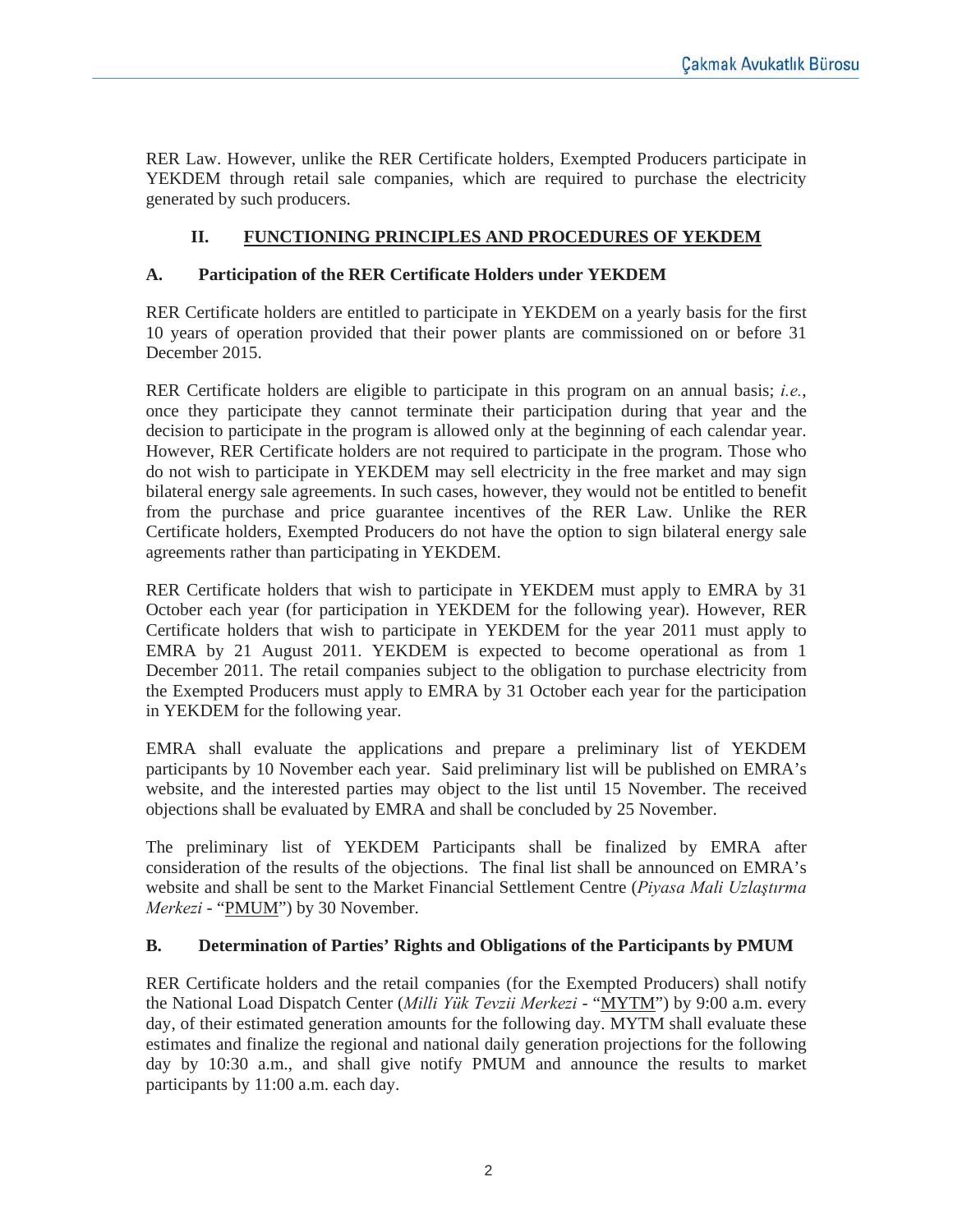Based on the list of final participants prepared by EMRA and the notifications made by MYTM as explained above, PMUM shall determine:

- (i) the total generation by each power plant included in this program for each invoice period; and
- (ii) the price to be paid for each power plant. The sum of the prices determined for each power plant shall be determined and announced for each respective invoice period.

The purchase obligation ratio of each supplier shall be determined by PMUM by identifying the ratio of the amount of energy supplied to consumers by each of the suppliers for the same invoicing period to the total amount of energy supplied to all of the final consumers in Turkey. The amount corresponding to the share of each supplier shall then be calculated by multiplying the purchase obligation ratio of each supplier with the total price to be paid to the RER Certificate holders. The parties shall then be notified and the relevant supplier invoiced by PMUM. The amounts collected by PMUM shall be paid pro rata to the related RER Certificate holders.

Prices to be paid to RER Certificate holders shall be calculated in the Turkish Lira currency. The conversion of the guaranteed price from US Dollars to Turkish Lira shall be made using the foreign exchange rate of each transaction date.

The annual generation amount to be included in the licenses of the electricity generation facilities shall be the maximum annual generation amount with respect to its currently installed capacity according to its energy source. Existing licenses shall be amended accordingly, within three months of the application by the relevant parties.

## **III. MISCELLANEOUS**

Other important provisions of the RER Regulation include the following:

- Prior to the RER Regulation, license holders generating electricity based on renewable energy resources were required to obtain a separate RER Certificate to benefit from the purchase and price guarantees provided by the RER Law. Pursuant to the RER Regulation, however, if a generation license holder generates electricity from renewable energy resources in compliance with the RER Law, a statement shall be included on its generation license to demonstrate that situation. The statement is considered to have the same force and effect as an RER Certificate without one being separately issued.
- Once an RER Certificate holder participates in YEKDEM for a specific power plant, all of the electricity generated by such power plant must be treated under YEKDEM; *i.e.*, no portion of it can be sold to third parties under bilateral agreements or through other arrangements.
- A power plant covered by YEKDEM cannot make separate loading or de-loading offers to MYTM, other than the above-explained day-ahead notifications of estimated generation amounts.